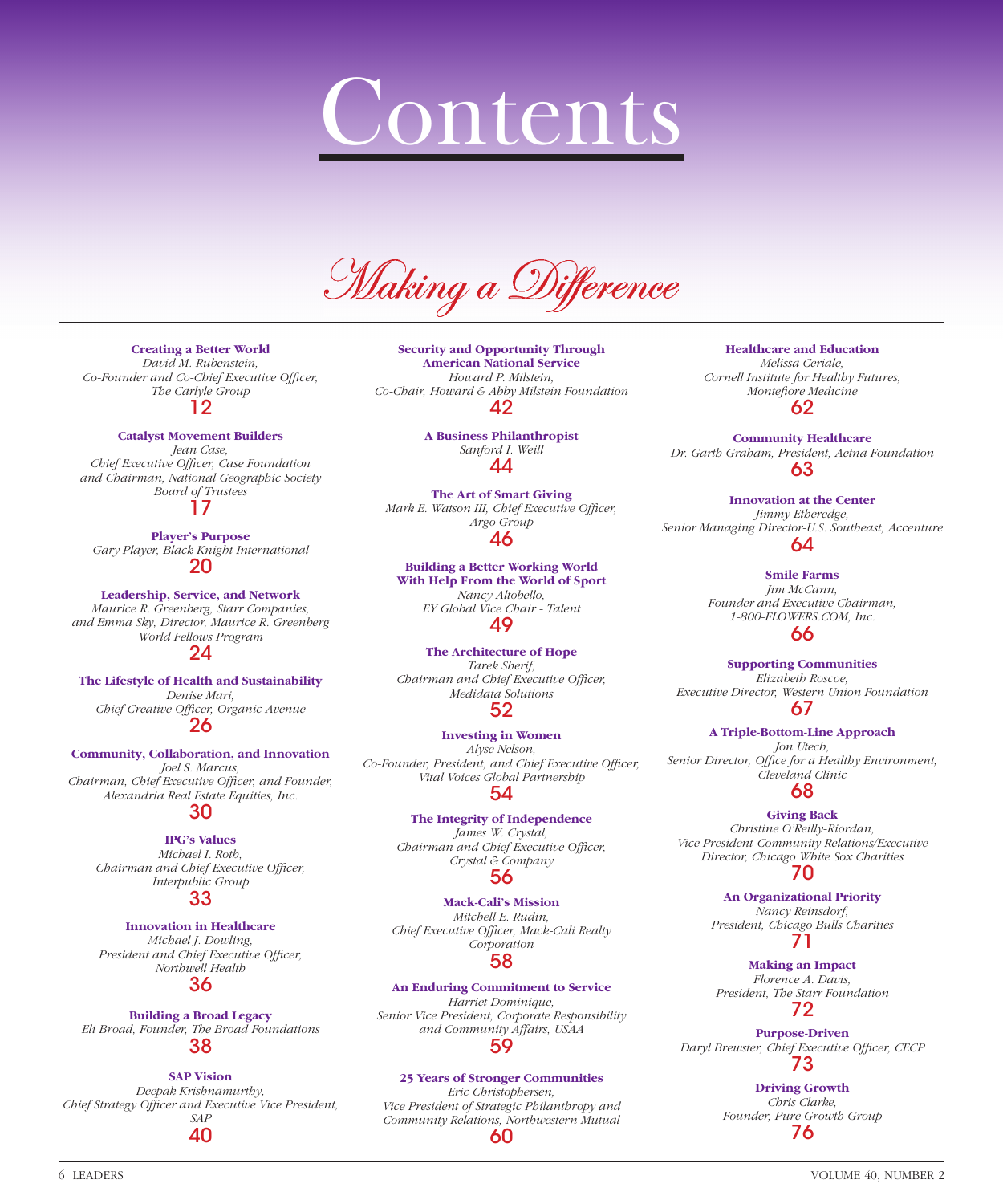#### **Imagining a World Without Hate**

*Jonathan Greenblatt, Chief Executive Officer and National Director, Anti-Defamation League (ADL)* 77

#### **Children's Health**

*Catherine Manno, M.D., The Pat and John Rosenwald Professor of Pediatrics and Chair of the Department of Pediatrics, Hassenfeld Children's Hospital of New York at NYU Langone* 78

**Stewardship, Integrity, Passion, and Collaboration** *Alan Whitman, Chairman and Chief Executive Officer, Baker Tilly* 88

**Full Circle: Owning, Investing, and Servicing Tenants** *Scott G. Galin, Principal and Chief Executive Officer, Handler Real Estate Organization* 90

**Core Values** *Richard W. Davidson, President and Chief Executive Officer, Century 21 Real Estate LLC* 92

#### **A FastStart for Louisiana**

*Don Pierson, Secretary of Louisiana Economic Development, and Paul Helton, Director, LED FastStart* 94

**A Lifelong Learning Center** *Mechai Viravaidya, The Mechai Bamboo School* 79

**Leadership Development** *Anthony Abbatiello, Principal, Global Head of Deloitte Leadership, Deloitte Consulting LLP* 80

#### INTERVIEWS

**Putting Clients First** *Dan Nardello, Chief Executive Officer, Nardello & Co.* 95

**One-of-a-Kind Developments** *James Linsley, President, GID Development Group* 96

**Seeing Things Differently** *Ed Haug, Co-Founder and Managing Partner, Haug Partners LLP* 98

#### **Reducing Stroke Risk**

*Matthew Fink, M.D., Louis and Gertrude Professor and Chairman of the Department of Neurology at Weill Cornell Medical College, and Neurologist-in-Chief, New York Presbyterian Hospital/Weill Cornell Medical Center* 100



**Achieving Greatness Through Teamwork** *E. Randall Clouser, Head of Marketing, Distribution and Regional Management, Zurich North America* 84

**Building Resilience** *Craig Fundum, Chief Administrative Officer, Zurich North America* 86

#### **The Ally Culture**

*Alison Summerville, Business Administration Executive, Ally Financial Inc.* 82

#### **Overcoming Obstacles**

*Bob Beamon, Chief Executive Officer, Beamon Communications Inc.* 83

**The Octagon of Health** *Benjamin Gold, President, HPT NYC* 101

**Sales and Scale** *Vikas Datt, Managing Director, CerraCap Ventures* 102

**Preventing Cyber-Attacks** *Guy Caspi,*  **Chief Executive Officer, Deep Instinct** *and Chief Executive Offi cer, Fifth Dimension* 102

> **Security Analytics** *Idan Tendler,*  **Chief Executive Officer, Fortscale** 103

**Making Illness Elective** *Naveen Jain, Chief Executive Offi cer, Viome* 103

# Tampa

**Transforming Tampa** *The Honorable Bob Buckhorn, Mayor of Tampa, and Jeff Vinik, Strategic Property Partners and Owner of the Tampa Bay Lightning* 104